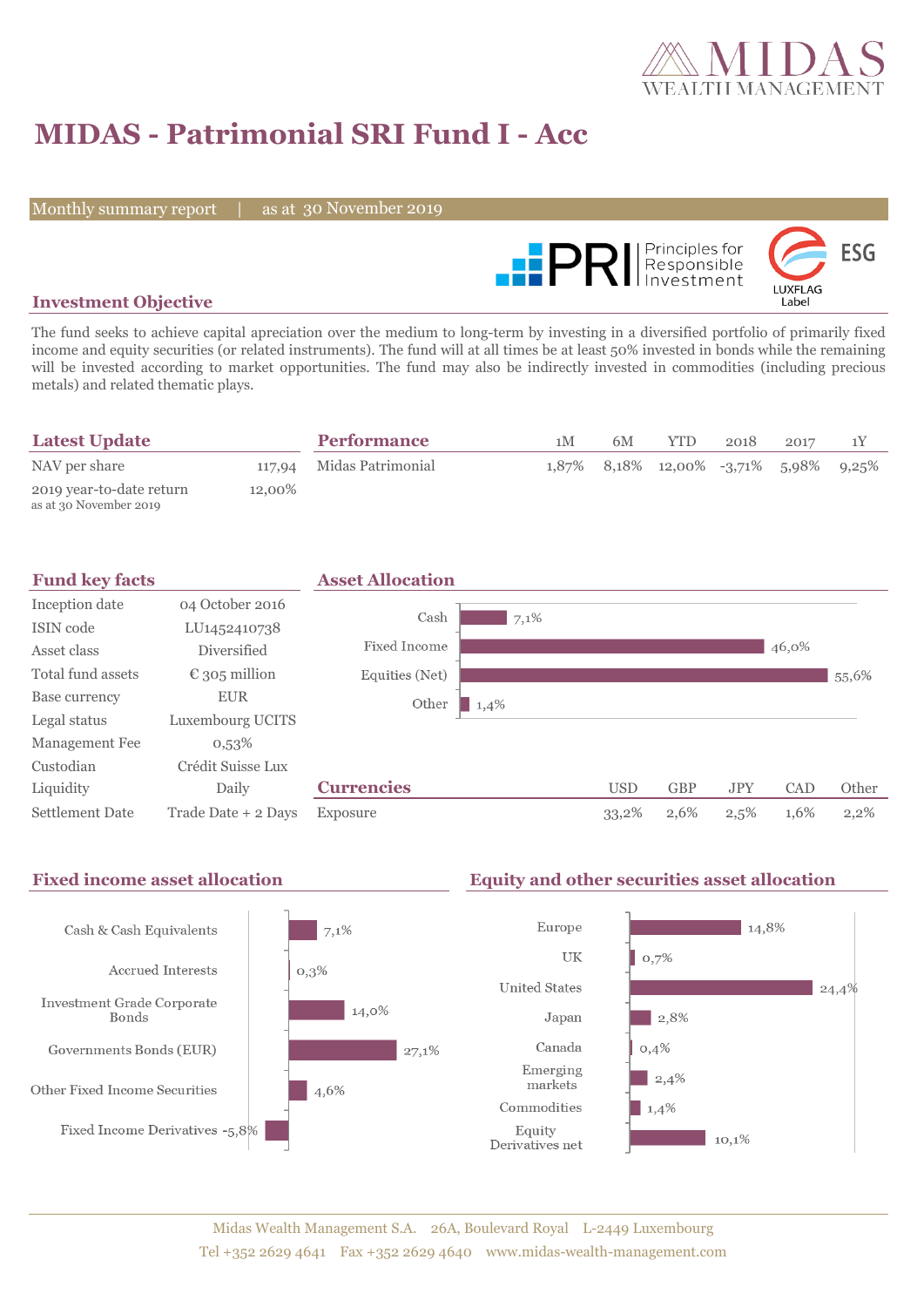

# **MIDAS - Patrimonial SRI Fund I - Acc**

Monthly summary report

as at 30 November 2019

| Top 10 fixed income holdings            | YTM     | Rating | Weigh   |
|-----------------------------------------|---------|--------|---------|
| DEUTSCHLAND REP: DBR o 08/15/29         | $-0,3%$ | AAA    | 2,3%    |
| ALLIANDER: ALLRNV 07/8 04/22/26         | 0,1%    | $AA-$  | 2,1%    |
| NETHERLANDS GOVT: NETHER 0 3/4 07       | $-0,3%$ | AAA    | $2,0\%$ |
| BTPS: BTPS 2 02/01/28                   | 1,1%    | BBB-   | 1,9%    |
| HELLENIC REPUBLI : GGB 4 3/8 08/01/22   | $0.3\%$ | $B+$   | 1,8%    |
| BTPS: BTPS 1 07/15/22                   | 0,2%    | BBB-   | 1,7%    |
| ALTICE FINCO SA : ALTICE 4 3/4 01/15/28 | 4,8%    | $CCC+$ | 1,6%    |
| FRANCE O.A.T.: FRTR 2 05/25/48          | 0.7%    | AA     | 1,5%    |
| DEUTSCHLAND REP : DBR 1 1/4 08/15/48    | 0,2%    | AAA    | 1,5%    |
| EUROPEAN INVT BK : EIB o 3/8 07/16/25   | $-0.3%$ | AAA    | 1,4%    |



| Top 10 equity holdings  | Sector                       | Weight  | <b>Equity sector breakdown</b> |                  |  |
|-------------------------|------------------------------|---------|--------------------------------|------------------|--|
| <b>ALTICE NV-A</b>      | Communication Service 3,1%   |         | <b>Consumer Discretionary</b>  | 11,7%            |  |
| <b>FREY</b>             | <b>Real Estate</b>           | $1,2\%$ | Consumer Staples               | 8,2%             |  |
| <b>APPLE INC</b>        | <b>Information Technolog</b> | $1,1\%$ | Energy                         | 4,1%             |  |
| <b>EQUINIX INC</b>      | <b>Real Estate</b>           | 1,1%    | Financials                     | 10,0%            |  |
| MICROSOFT CORP          | Information Technolog 1,0%   |         | Health Care                    | 10,9%            |  |
| <b>ALPHABET INC-CLA</b> | Communication Service 1,0%   |         | Information Technology         | 20,6%            |  |
| <b>ALTICE USA INC-A</b> | Communication Service 1,0%   |         | Industrials<br>Materials       | 10,1%            |  |
| VISA INC                | Information Technolog        | $1,0\%$ | <b>Communication Services</b>  | $0,0\%$<br>17,4% |  |
| RAYTHEON COMPANY        | Industrials                  | $0,9\%$ | Utilities                      | 1,4%             |  |
| PEPSICO INC             | <b>Consumer Staples</b>      | $0,9\%$ | Real Estate                    | 1,5,6%           |  |
|                         |                              |         |                                |                  |  |

## **Top 5 funds and other holdings**

| Amundi Japan TOPIX ETF                            | 2.8%    |
|---------------------------------------------------|---------|
| Quaero Bamboo                                     | 1.5%    |
| <b>ETFS PHYSICAL GOLD</b>                         | 1.4%    |
| iShares STOXX Europe 600 Automobiles & Parts UCIT | $1.0\%$ |